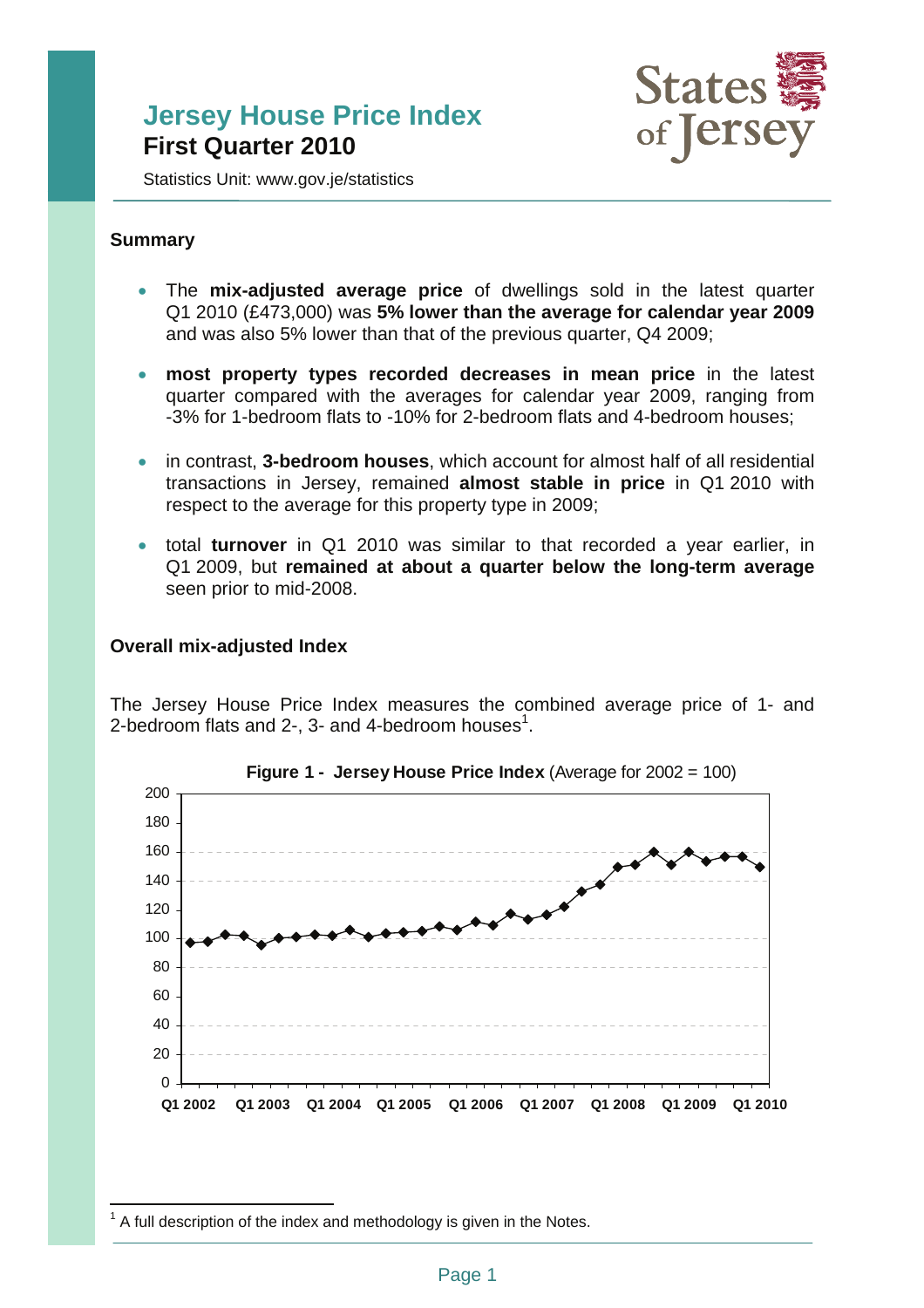As Figure 1 and Table 1 indicate, the Jersey House Price Index was effectively flat during the eighteen month period from mid-2008 to the end of 2009.

However, the mix-adjusted average price of dwellings sold in the latest quarter Q1 2010 (£473,000) was 5% lower than the average for calendar year 2009 and was also 5% lower than that for the previous quarter, Q4 2009.

## **Table 1: Mix-adjusted average dwelling price and Jersey House Price Index.**

| <b>Period</b>          | Average price (£,000) | <b>Index</b> (2002=100) |
|------------------------|-----------------------|-------------------------|
| 2004<br>Q1             | 323                   | 101.7                   |
| Q <sub>2</sub>         | 335                   | 105.7                   |
| Q <sub>3</sub>         | 322                   | 101.5                   |
| Q4                     | 330                   | 103.9                   |
| Average                | 328                   | 103.2                   |
| 2005<br>Q1             | 331                   | 104.3                   |
| Q2                     | 334                   | 105.2                   |
| Q <sub>3</sub>         | 345                   | 108.8                   |
| Q4                     | 335                   | 105.7                   |
| Average                | 337                   | 106.0                   |
| 2006<br>Q <sub>1</sub> | 355                   | 111.8                   |
| Q2                     | 346                   | 109.0                   |
| Q <sub>3</sub>         | 372                   | 117.2                   |
| Q4                     | 360                   | 113.5                   |
| Average                | 358                   | 112.9                   |
| 2007<br>Q <sub>1</sub> | 371                   | 116.8                   |
| Q2                     | 388                   | 122.2                   |
| Q <sub>3</sub>         | 421                   | 132.7                   |
| Q4                     | 435                   | 137.0                   |
| Average                | 405                   | 127.2                   |
| 2008<br>Q <sub>1</sub> | 474                   | 149.4                   |
| Q2                     | 480                   | 151.3                   |
| Q <sub>3</sub>         | 508                   | 160.0                   |
| Q4                     | 480                   | 151.3                   |
| Average                | 486                   | 153.0                   |
| 2009<br>Q1             | 507                   | 159.8                   |
| Q2                     | 488                   | 153.6                   |
| Q <sub>3</sub>         | 497                   | 156.6                   |
| Q <sub>4</sub>         | 497                   | 156.7                   |
| Average                | 497                   | 156.7                   |
| 2010<br>Q <sub>1</sub> | 473                   | 149.1                   |

*Prices are rounded to the nearest £1,000.*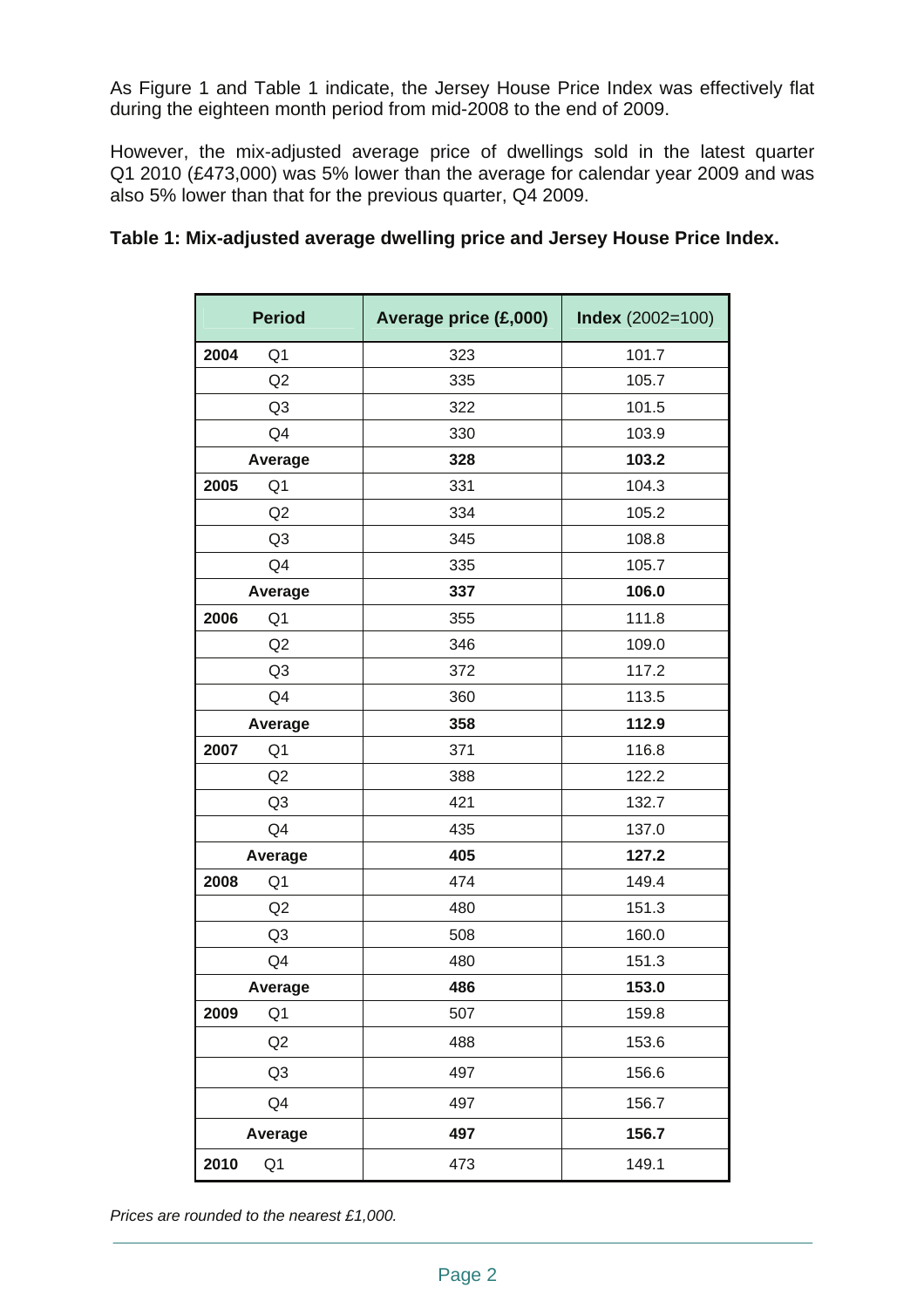Over the period covered by the new Jersey House Price Index<sup>2</sup> (Figure 2), property prices overall were effectively flat between 2002 and 2003, increased at a rate of about 3% per annum in both 2004 and 2005, at almost 7% in 2006 and at 13% in 2007. Calendar year 2008 saw a greater rate of price growth; the overall average price of dwellings sold in 2008 was 20% higher than in 2007. In 2009, property prices, overall, increased by 2%, the lowest annual rate of increase seen since 2003.



**Figure 2 - Annual % change in average (mix-adjusted) price**

#### **Individual property types**

The mean prices for the individual categories of dwelling are shown in Tables 2 and 3.

| <b>Period</b> |        | Flats          |              | <b>Houses</b>  |    |
|---------------|--------|----------------|--------------|----------------|----|
|               | المدحا | 0 <sub>h</sub> | <b>O</b> had | 2 <sub>h</sub> | -- |

Table 2: Annual mean prices (£,000) for individual property types<sup>3</sup>.

| Period | <b>Flats</b><br><b>Houses</b> |       |       |       |       |
|--------|-------------------------------|-------|-------|-------|-------|
|        | 1-bed                         | 2-bed | 2-bed | 3-bed | 4-bed |
| 2002   | 157                           | 249   | 280   | 328   | 448   |
| 2003   | 157                           | 223   | 274   | 334   | 458   |
| 2004   | 159                           | 235   | 264   | 345   | 478   |
| 2005   | 154                           | 234   | 286   | 356   | 474   |
| 2006   | 167                           | 255   | 297   | 381   | 493   |
| 2007   | 180                           | 251   | 340   | 435   | 571   |
| 2008   | 234                           | 325   | 400   | 518   | 677   |
| 2009   | 233                           | 319   | 400   | 522   | 723   |

 $\overline{a}$ <sup>2</sup> See "The Jersey House Price Index – comparison of old and new methodologies"; States of Jersey Statistics Unit, June 2003.

<sup>3</sup> Note that the annual mean prices shown in Table 3 are derived by weighting the average price recorded in each quarter by the number of transactions in that quarter.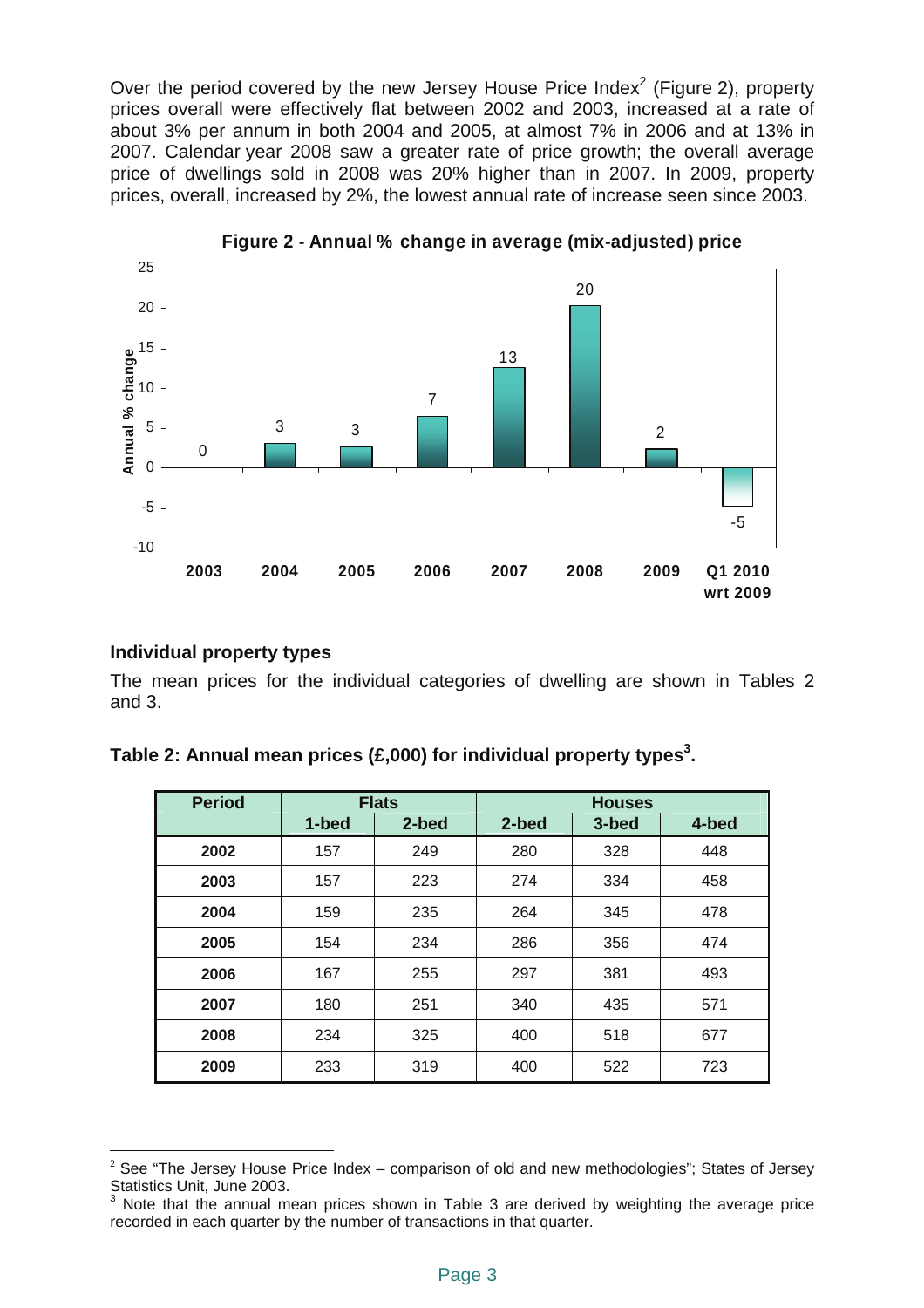# **Table 3: Mean prices (£,000) for individual property types.**

| <b>Period</b>  | <b>Flats</b> |       | <b>Houses</b> |       |       |  |  |
|----------------|--------------|-------|---------------|-------|-------|--|--|
|                | 1-bed        | 2-bed | 2-bed         | 3-bed | 4-bed |  |  |
| 2004 Q1        | 166          | 219   | 257           | 351   | 448   |  |  |
| Q2             | 169          | 256   | 258           | 340   | 526   |  |  |
| Q <sub>3</sub> | 153          | 230   | 266           | 347   | 446   |  |  |
| Q4             | 152          | 236   | 274           | 343   | 489   |  |  |
| 2005 Q1        | 121          | 224   | 264           | 364   | 458   |  |  |
| Q2             | 161          | 236   | 284           | 346   | 477   |  |  |
| Q <sub>3</sub> | 164          | 250   | 298           | 366   | 467   |  |  |
| Q4             | 161          | 229   | 284           | 348   | 484   |  |  |
| 2006 Q1        | 163          | 259   | 303           | 375   | 486   |  |  |
| Q2             | 176          | 243   | 278           | 364   | 492   |  |  |
| Q <sub>3</sub> | 168          | 259   | 315           | 398   | 509   |  |  |
| Q4             | 169          | 262   | 296           | 388   | 485   |  |  |
| 2007 Q1        | 170          | 235   | 326           | 402   | 496   |  |  |
| Q2             | 181          | 236   | 316           | 417   | 554   |  |  |
| Q <sub>3</sub> | 182          | 259   | 366           | 449   | 596   |  |  |
| Q4             | 185          | 262   | 354           | 470   | 626   |  |  |
| 2008 Q1        | 255          | 327   | 391           | 510   | 638   |  |  |
| Q2             | 226          | 323   | 378           | 506   | 704   |  |  |
| Q <sub>3</sub> | 229          | 322   | 447           | 541   | 706   |  |  |
| Q4             | 229          | 333   | 407           | 524   | 628   |  |  |
| 2009 Q1        | 237          | 321   | 408           | 528   | 758   |  |  |
| Q2             | 225          | 321   | 380           | 516   | 712   |  |  |
| Q <sub>3</sub> | 222          | 303   | 414           | 538   | 692   |  |  |
| Q4             | 244          | 327   | 400           | 515   | 737   |  |  |
| 2010 Q1        | 227          | 288   | 386           | 517   | 651   |  |  |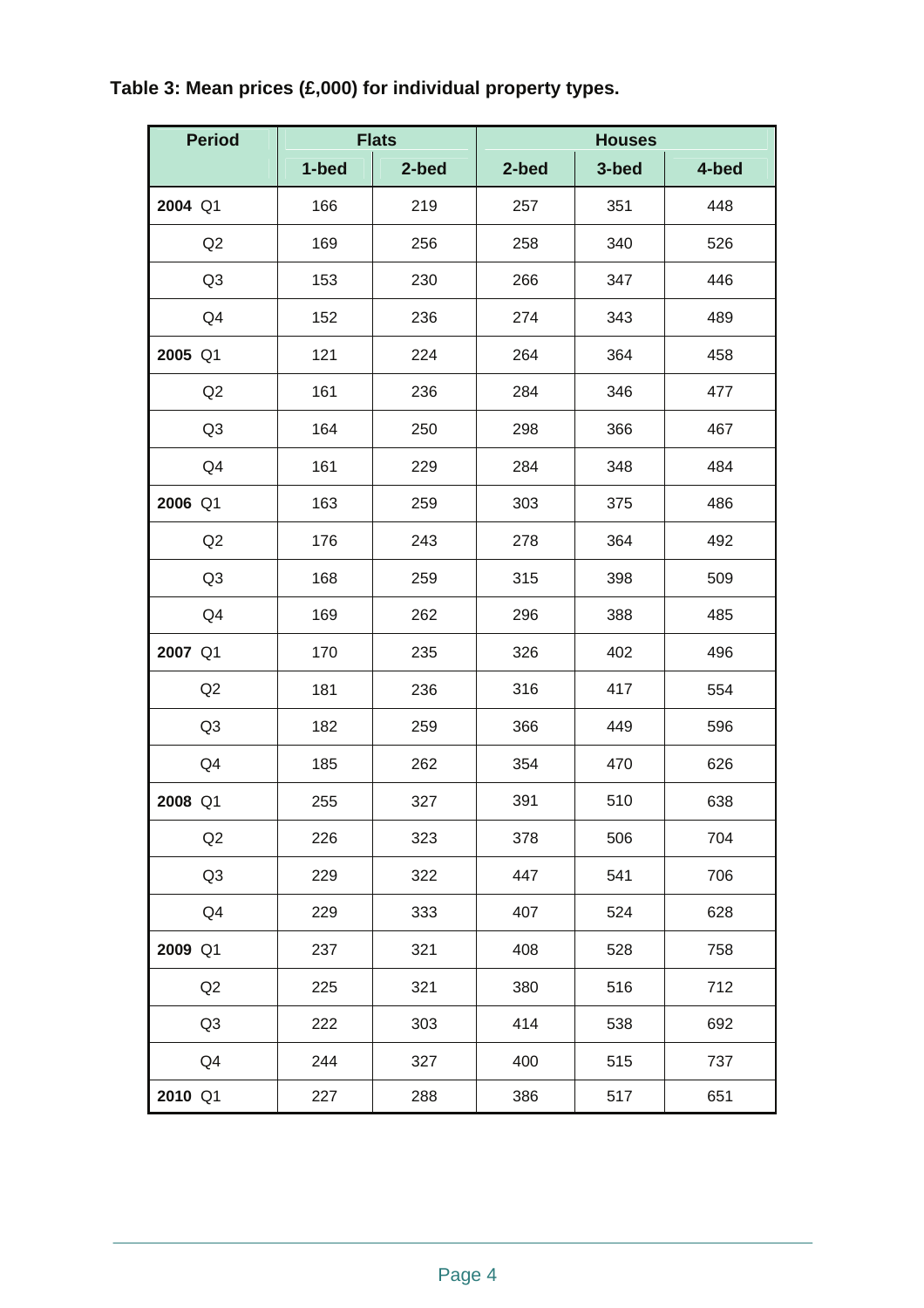Notwithstanding a degree of volatility which can occur quarter-on-quarter particularly for individual property types, some themes are apparent from the data (Figure 3).



#### 1-bedroom flats

The mean price of 1-bedroom flats was essentially stable throughout 2008 and 2009. The latest quarter, Q1 2010, recorded a mean price of £227,000 which is almost 3% below the averages seen for calendar years 2008 (£234,000) and 2009 (£233,000).

#### 2-bedroom flats

The mean price of 2-bedroom flats remained essentially stable during the last two years. However, the mean price recorded in Q1 2010 (£288,000) was about 10% lower than the average for calendar 2009 (£319,000). It is worth noting that the higher mean price level seen during 2008 and early 2009 was driven somewhat by new developments coming onto the market.

#### 2-bedroom houses

The mean price of this property type in Q1 2010 (£386,000) was almost 4% lower than the average for calendar 2009.

#### 3-bedroom houses

This category of property accounts for almost half of all residential transactions in Jersey. Following a period of ongoing price increases from 2006 to 2008, the last two years, 2008 and 2009, saw effectively stable prices. The most recent quarter, Q1 2010, recorded a mean price of £517,000, marginally below (by less than 1%) the average for 2009 (£522,000).

#### 4-bedroom houses

This category of property has seen a degree of volatility in mean price since the beginning of 2008. The mean price of 4-bedroom houses in the first quarter of 2010 was £651,000, some 10% lower than that for calendar 2009.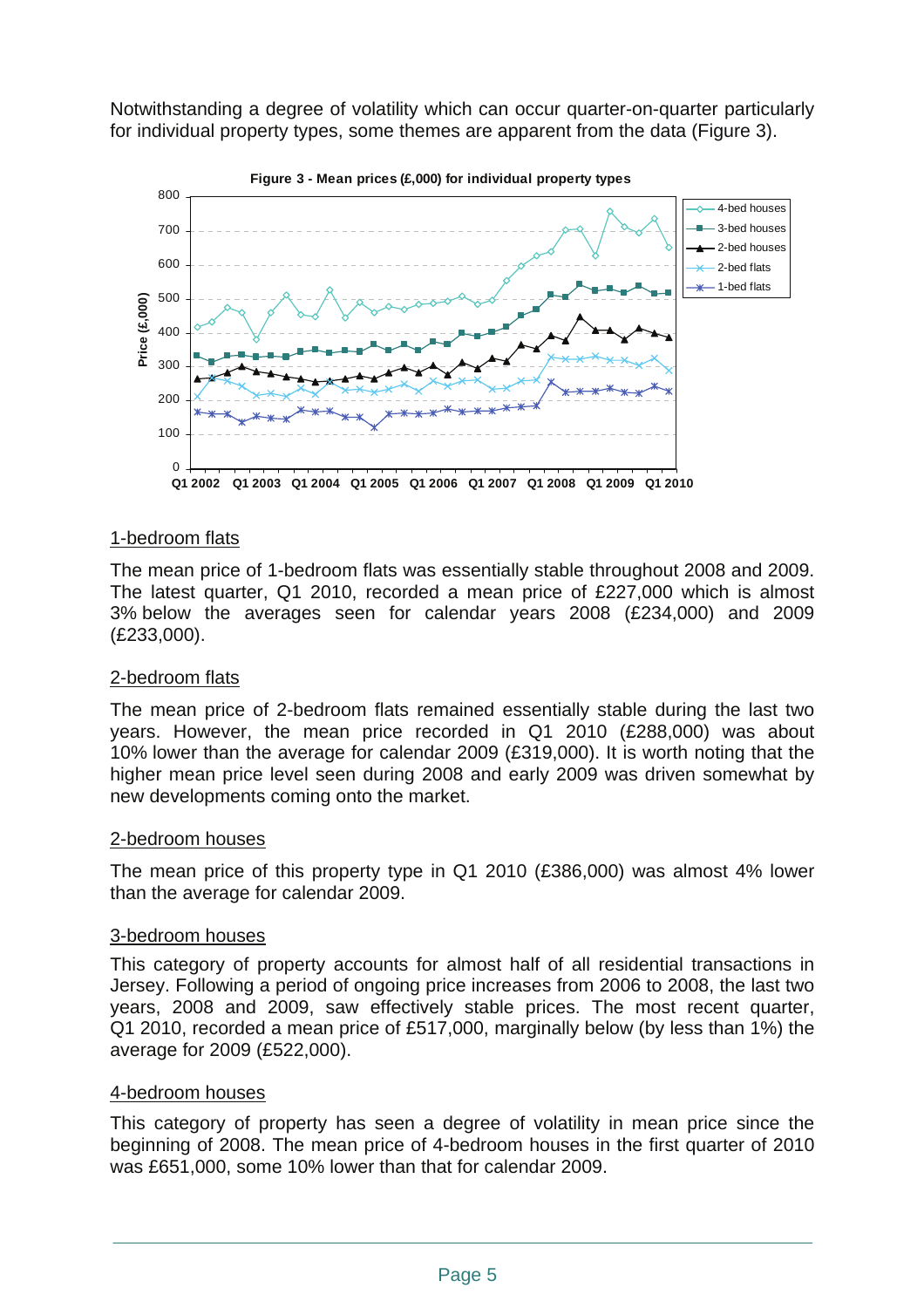# **Turnover**

Table 4 shows that 161 eligible properties (see Notes) were reported as being sold in Q1 2010, a similar number to that recorded in the same quarter a year previously, Q1 2009.

| <b>Period</b>  | <b>Flats</b> |       | <b>Houses</b> |       |       | <b>Total</b> | <b>Bulletins</b><br>published |
|----------------|--------------|-------|---------------|-------|-------|--------------|-------------------------------|
|                | 1-bed        | 2-bed | 2-bed         | 3-bed | 4-bed |              |                               |
| 2005 Q1        | 11           | 20    | 19            | 83    | 20    | 153          | 5                             |
| Q2             | 20           | 26    | 47            | 127   | 55    | 275          | $\overline{7}$                |
| Q3             | 10           | 18    | 44            | 155   | 57    | 284          | $\overline{7}$                |
| Q4             | 17           | 29    | 35            | 101   | 48    | 230          | 6                             |
| Average        | 15           | 23    | 36            | 117   | 45    | 236          | 6                             |
| 2006 Q1        | 11           | 25    | 31            | 92    | 43    | 202          | $\overline{7}$                |
| Q2             | 21           | 33    | 53            | 165   | 62    | 334          | $\overline{7}$                |
| Q3             | 17           | 28    | 49            | 133   | 54    | 281          | $6\phantom{1}$                |
| Q4             | 16           | 23    | 42            | 124   | 69    | 274          | 6                             |
| Average        | 16           | 27    | 44            | 129   | 57    | 273          | $\overline{7}$                |
| 2007 Q1        | 13           | 26    | 37            | 107   | 41    | 224          | $\,6$                         |
| Q2             | 20           | 20    | 43            | 119   | 51    | 253          | 6                             |
| Q <sub>3</sub> | 33           | 29    | 38            | 128   | 55    | 283          | $\overline{7}$                |
| Q <sub>4</sub> | 17           | 42    | 37            | 107   | 48    | 251          | 6                             |
| Average        | 21           | 29    | 39            | 115   | 49    | 253          | 6                             |
| 2008 Q1        | 16           | 29    | 35            | 90    | 35    | 205          | 6                             |
| Q2             | 22           | 28    | 43            | 111   | 41    | 245          | 6                             |
| Q <sub>3</sub> | 18           | 32    | 24            | 80    | 34    | 188          | $\overline{7}$                |
| Q <sub>4</sub> | 13           | 14    | 19            | 47    | 15    | 108          | 5                             |
| Average        | 17           | 26    | 30            | 82    | 31    | 187          | $6\phantom{a}$                |
| 2009 Q1        | 27           | 21    | 30            | 59    | 26    | 163          | $\overline{7}$                |
| Q2             | 22           | 22    | 27            | 93    | 32    | 196          | 6                             |
| Q <sub>3</sub> | 14           | 17    | 23            | 63    | 33    | 150          | 6                             |
| Q4             | 16           | 21    | 29            | 96    | 29    | 191          | 6                             |
| Average        | 20           | 20    | 27            | 78    | 30    | 175          | $6\phantom{1}$                |
| 2010 Q1        | 20           | 19    | 24            | 59    | 39    | 161          | $\overline{7}$                |

|  | Table 4: Number of dwellings included in the HPI, by property type, and |  |  |  |  |
|--|-------------------------------------------------------------------------|--|--|--|--|
|  | number of Jersey Property Bulletins published.                          |  |  |  |  |

Some interpretation is required in making comparisons between quarters due to variation in the frequency of sittings of the Royal Court and hence in the number of Jersey Property Bulletins published per quarter. It is also necessary to account for the seasonal nature of the raw data (apparent in Figure 4).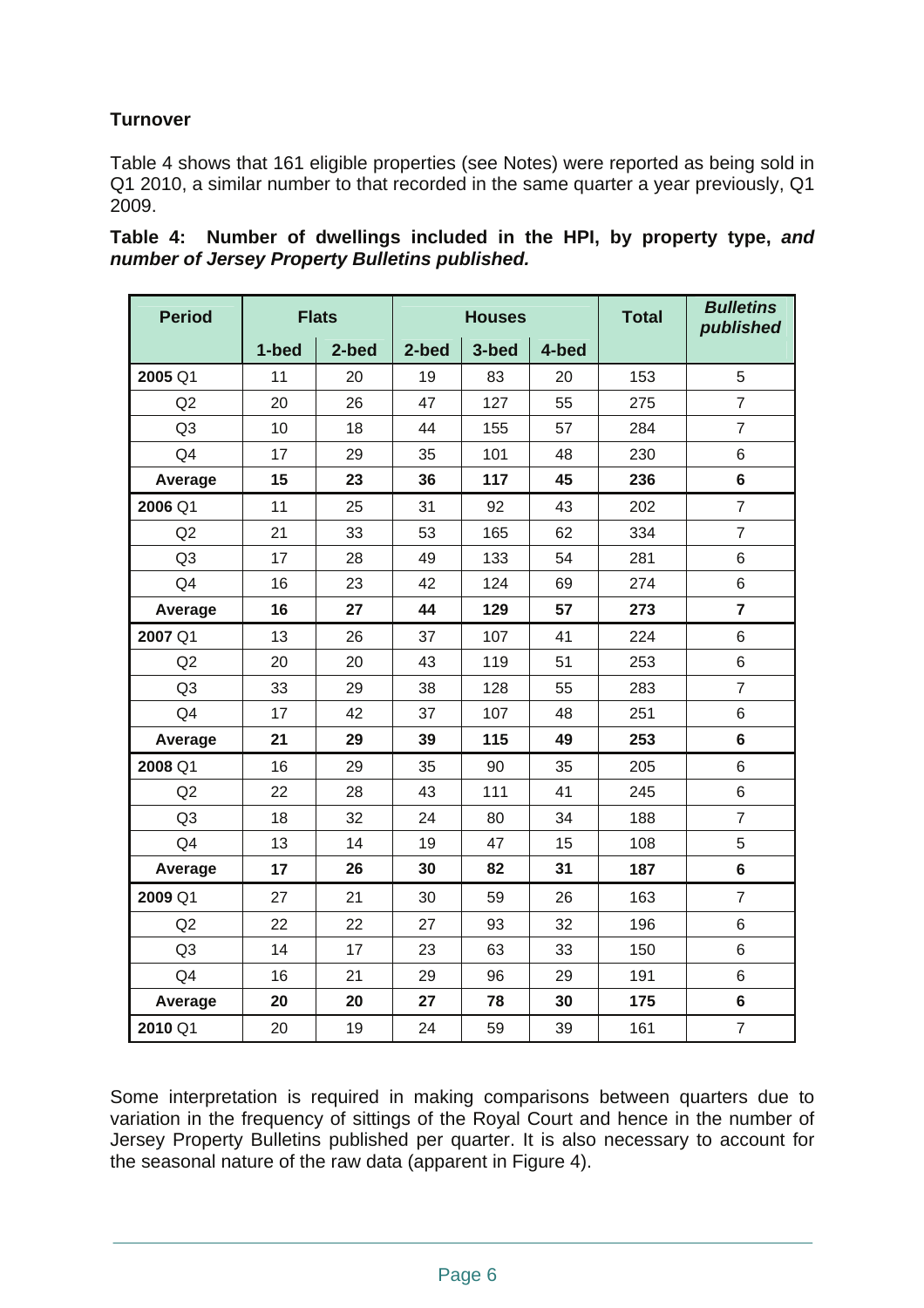Seasonally adjusted turnover in the latest quarter, at 29 properties per bulletin, was similar to that recorded a year ago, in Q1 2009, but was a quarter below the long-term average seen before mid-2008.



*s.a. = seasonally adjusted*

#### **Comparison with Guernsey and the UK**

#### **Guernsey**

The overall constant mix average price of dwellings sold in Guernsey<sup>4</sup> in the first quarter of 2010 was £368,635, 8% higher than the overall average for calendar 2009.

#### **United Kingdom**

 $\overline{a}$ 

The mix-adjusted average prices of dwellings sold since Q1 2009 in Jersey and in the UK (overall and by region)<sup>5</sup> are shown in Table 5.

In contrast to Jersey, UK property prices, overall, have seen ongoing increases since Q2 2009. In the latest quarter, Q1 2010, the UK recorded an annual increase in the mix-adjusted average price of about 8%.

<sup>4</sup> Guernsey Policy and Research Unit: Guernsey Residential Property Prices 1981-2010. Guernsey introduced a "constant mix" measure in Q2 2009 in which the median prices of flats and houses are weighted using constant proportions.

<sup>&</sup>lt;sup>5</sup> Figures for the UK are derived from: Department for Communities and Local Government, House Price Index February 2010. These UK figures are based on mortgaged purchases, and hence do not include purely cash purchases; the Jersey figures include both mortgaged and cash purchases.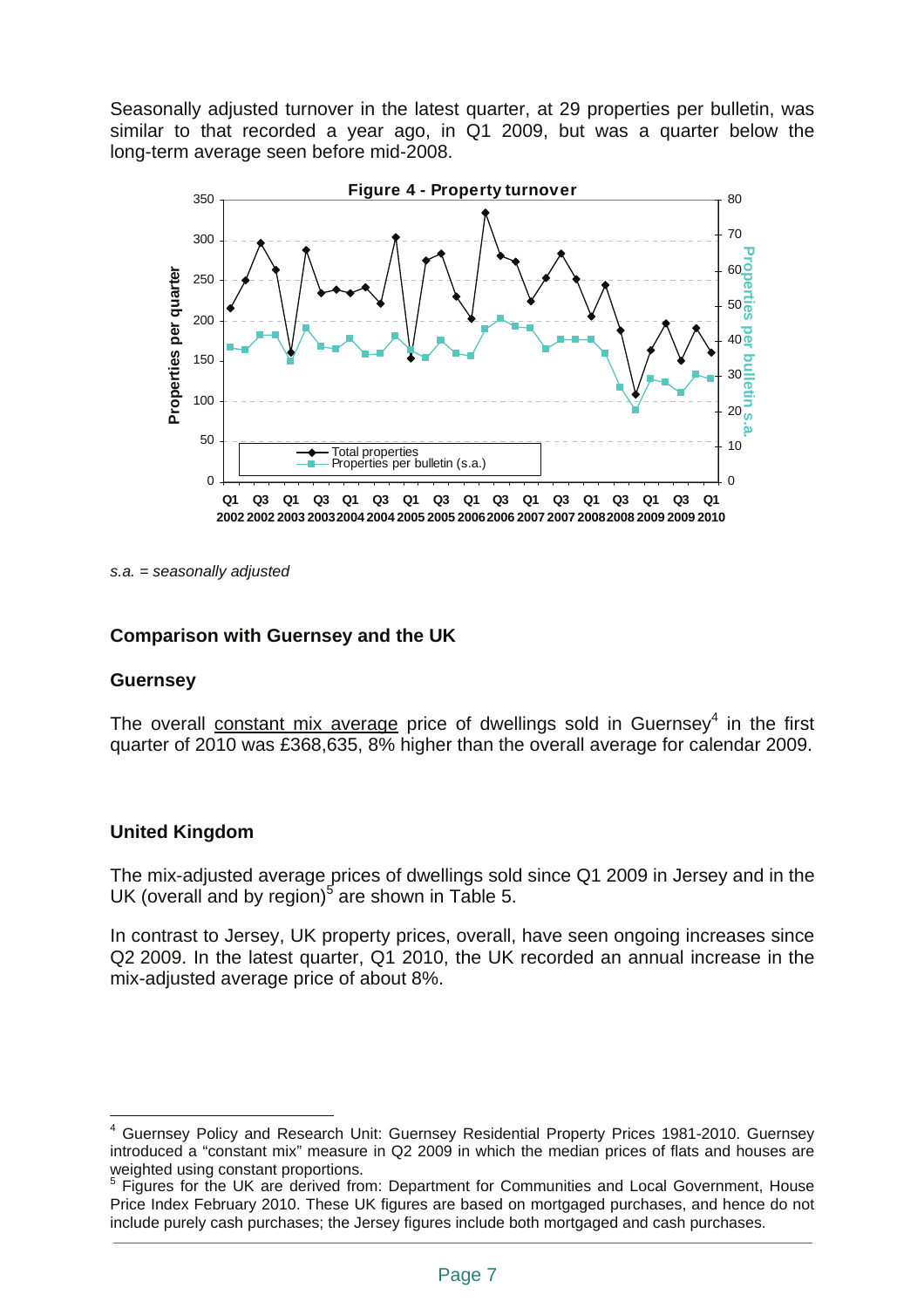| <b>Region</b>             |           | Mix-adjusted average price £,000 |           |           |           |  |
|---------------------------|-----------|----------------------------------|-----------|-----------|-----------|--|
|                           |           | 2010                             |           |           |           |  |
|                           | <u>Q1</u> | <u>Q2</u>                        | <u>Q3</u> | <u>Q4</u> | <u>Q1</u> |  |
| <b>Jersey</b>             | 507       | 488                              | 497       | 497       | 473       |  |
| UK                        | 191       | 189                              | 197       | 200       | 206       |  |
|                           |           |                                  |           |           |           |  |
| <b>England</b>            | 196       | 195                              | 203       | 206       | 213       |  |
| Wales                     | 148       | 143                              | 149       | 150       | 154       |  |
| <b>Scotland</b>           | 151       | 156                              | 161       | 161       | 165       |  |
| <b>Northern Ireland</b>   | 189       | 173                              | 178       | 175       | 169       |  |
|                           |           |                                  |           |           |           |  |
| Greater London            | 292       | 290                              | 308       | 315       | 326       |  |
| South East (excl. London) | 238       | 237                              | 245       | 249       | 263       |  |
| East                      | 206       | 202                              | 211       | 214       | 223       |  |
| South West                | 196       | 194                              | 204       | 205       | 213       |  |
| <b>West Midlands</b>      | 158       | 158                              | 162       | 162       | 167       |  |
| <b>East Midlands</b>      | 149       | 149                              | 154       | 155       | 158       |  |
| North West                | 144       | 143                              | 149       | 150       | 152       |  |
| Yorkshire & Humber        | 145       | 146                              | 149       | 151       | 153       |  |
| <b>North East</b>         | 133       | 130                              | 134       | 137       | 136       |  |

### **Table 5: Mix-adjusted average price of dwellings sold in Jersey and the UK.**

*Prices are rounded to the nearest £1,000. UK prices for Q1 2010 are for January and February only.* 

# **Jersey Private Sector Rental Index**

The Private Sector Rental Index was introduced for Jersey in the third quarter of 2007 (see Note 7). It is important to note that this index is derived from the average rent of those properties for which rental consents have been granted during each quarter and not from all private sector rents in the Island.

Figure 5 and Table 6 show the Private Sector Rental Index from Q1 2002 to Q1 2010.

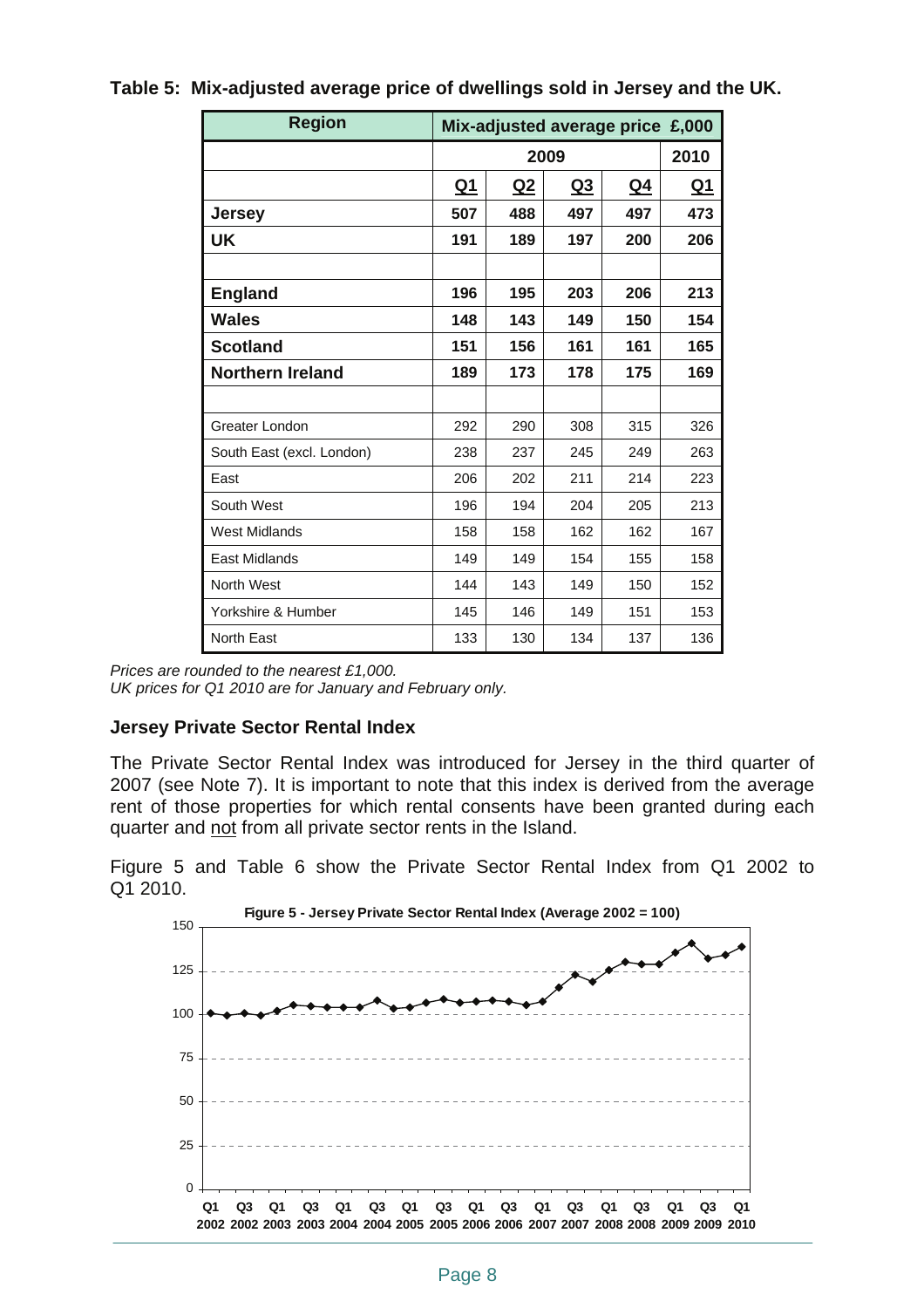As well as an overall mix-adjusted index, separate indices are also produced for "Flats" (bedsits, 1-, 2- and 3-bedroom) and "Houses" (1-, 2-, 3-, and 4-bedroom).6 There are about 1,800 and 700 private sector lease transactions per year for flats and houses, respectively. The index is weighted accordingly, with flats accounting for almost three-quarters of the total index.

| <b>Period</b> |                | <b>Flats</b> | <b>Houses</b> | <b>Jersey Private</b><br><b>Sector Rental</b><br><b>Index</b> |
|---------------|----------------|--------------|---------------|---------------------------------------------------------------|
| 2002          | Q <sub>1</sub> | 99.9         | 102.8         | 100.9                                                         |
|               | Q2             | 99.7         | 98.8          | 99.2                                                          |
|               | Q <sub>3</sub> | 102.2        | 98.1          | 100.5                                                         |
|               | Q4             | 98.1         | 101.9         | 99.4                                                          |
| 2003          | Q <sub>1</sub> | 101.5        | 103.4         | 102.1                                                         |
|               | Q2             | 104.0        | 108.2         | 105.5                                                         |
|               | Q <sub>3</sub> | 103.9        | 106.9         | 104.9                                                         |
|               | Q4             | 105.3        | 101.6         | 103.7                                                         |
| 2004          | Q <sub>1</sub> | 103.1        | 106.2         | 104.1                                                         |
|               | Q2             | 104.5        | 103.6         | 104.0                                                         |
|               | Q <sub>3</sub> | 107.5        | 108.7         | 107.8                                                         |
|               | Q4             | 102.4        | 105.1         | 103.3                                                         |
| 2005          | Q1             | 103.2        | 104.9         | 103.7                                                         |
|               | Q2             | 106.2        | 107.7         | 106.6                                                         |
|               | Q3             | 108.0        | 110.6         | 108.8                                                         |
|               | Q <sub>4</sub> | 104.5        | 110.1         | 106.5                                                         |
| 2006          | Q <sub>1</sub> | 106.4        | 108.6         | 107.1                                                         |
|               | Q2             | 108.1        | 109.0         | 108.3                                                         |
|               | Q <sub>3</sub> | 109.0        | 104.4         | 107.1                                                         |
|               | Q4             | 107.1        | 103.6         | 105.6                                                         |
| 2007          | Q1             | 108.7        | 105.9         | 107.5                                                         |
|               | Q2             | 116.2        | 113.6         | 115.0                                                         |
|               | Q3             | 120.0        | 127.9         | 122.9                                                         |
|               | Q4             | 116.5        | 123.2         | 118.9                                                         |
| 2008          | Q1             | 121.3        | 131.5         | 125.1                                                         |
|               | Q2             | 124.9        | 138.4         | 129.9                                                         |
|               | Q <sub>3</sub> | 125.9        | 134.2         | 128.9                                                         |
|               | Q4             | 126.9        | 132.5         | 128.9                                                         |
| 2009          | Q1             | 135.6        | 136.1         | 135.6                                                         |
|               | Q <sub>2</sub> | 142.1        | 139.0         | 140.7                                                         |
|               | Q <sub>3</sub> | 130.5        | 134.2         | 131.7                                                         |
|               | Q4             | 130.2        | 140.2         | 133.9                                                         |
| 2010          | Q1             | 135.5        | 145.1         | 139.0                                                         |

**Table 6: Jersey Private Rental Index (Average 2002 = 100).** 

 6 A full description of the Jersey Private Rental Index and methodology is given in the Notes.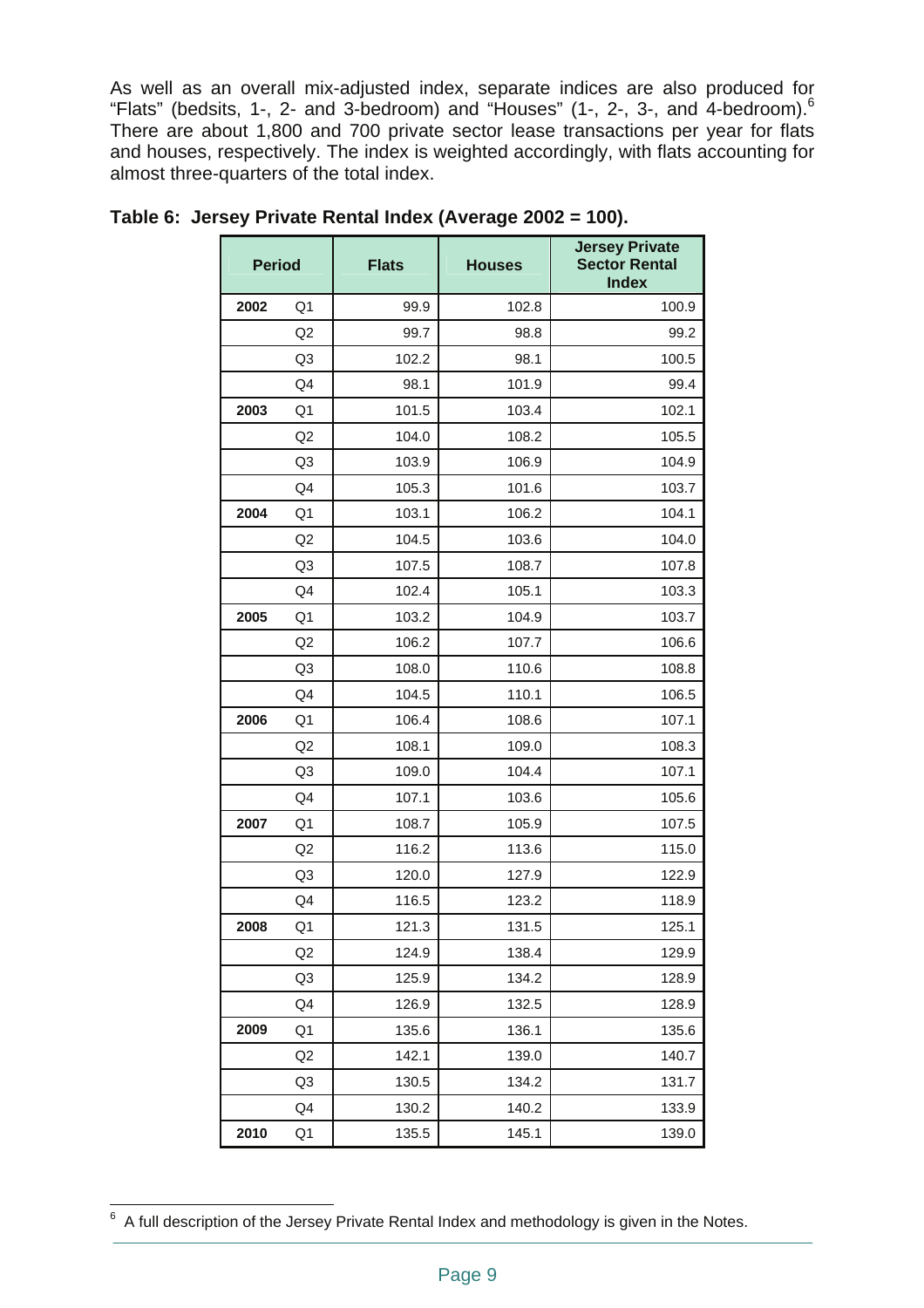Average rents in the private sector, as measured by the Jersey Private Sector Rental Index, increased by about 4% between 2002 and 2003. Rents were then essentially stable between 2003 and 2006 before rising in 2007 (up by 8% on an annual basis) and in 2008 (up 10%). 2009 recorded a lower rate of increase, of 6%.

In the first quarter of 2010, average rents (from new consents) were 3% higher than the average for all of calendar year 2009. Flat rents were almost stable (the average for Q1 2010 being less than 1% higher than that for 2009 overall) whereas the average rent for houses was 6% higher on the same basis.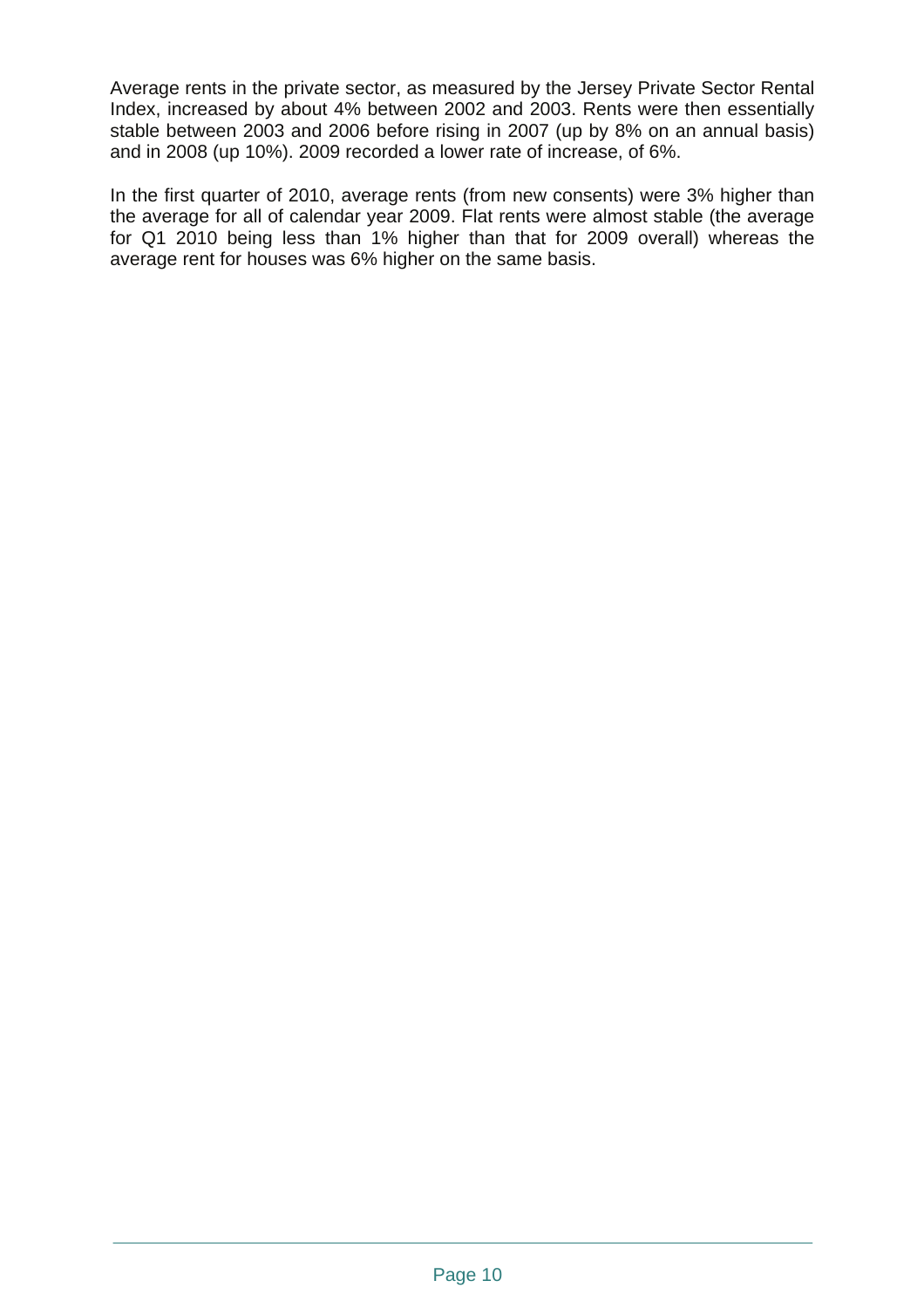## **Annex A: First Time Buyers**

There are a number of sites in Jersey which have had dwellings built exclusively to be available at a more affordable price to First Time Buyers (FTB). Due to the relatively small number of such transactions taking place in a given quarterly period, FTB properties are presented in Figure 6 and Table 7 on an annual basis and only at a combined flat and a combined house level (see Note 6).

| Year |            |                     | <b>Flats</b>                                                 |  |
|------|------------|---------------------|--------------------------------------------------------------|--|
|      | Mean price | <b>Transactions</b> | <b>Principal sites</b>                                       |  |
| 2002 | 160        | 59                  | <b>Woodville Apartments</b>                                  |  |
| 2003 | 185        | 52                  | <b>Albert Place</b>                                          |  |
| 2004 | 215        | 23                  | <b>Albert Place</b>                                          |  |
| 2005 | 201        | 8                   | Various & re-sale                                            |  |
| 2006 | 205        | 13                  | Woodville & Albert Place resale                              |  |
| 2007 | 195        | 22                  | Clos des Charmes / Various & re-sale                         |  |
| 2008 | 306        | 12                  | Woodville & Albert Place resale                              |  |
| 2009 | 257        | 5                   | Woodville resale                                             |  |
|      |            |                     |                                                              |  |
| Year |            |                     | <b>Houses</b>                                                |  |
|      | Mean price | Transactions        | <b>Principal sites</b>                                       |  |
| 2002 | 222        | 44                  | Clos Le Breton                                               |  |
| 2003 | 242        | 18                  | Les Serres                                                   |  |
| 2004 | 292        | 11                  | Various & re-sale                                            |  |
| 2005 | 270        | 129                 | Various & re-sale <sup>7</sup>                               |  |
| 2006 | 283        | 60                  | Various & re-sale <sup>6</sup>                               |  |
| 2007 | 312        | 12                  | Clos des Charmes / Various & re-sale <sup>6</sup>            |  |
| 2008 | 392        | 48                  | Les Cloches / La Providence / Various & re-sale <sup>6</sup> |  |

#### **Table 7: First Time Buyers' properties, 2002-2009.**





 $\overline{a}$  $7$  Properties on the La Cambrette have been excluded from the First Time Buyers analysis, since these were refurbished properties sold by the Housing Department to States tenants at a price lower than private development sales and are thus not reflective of the First Time Buyers' market.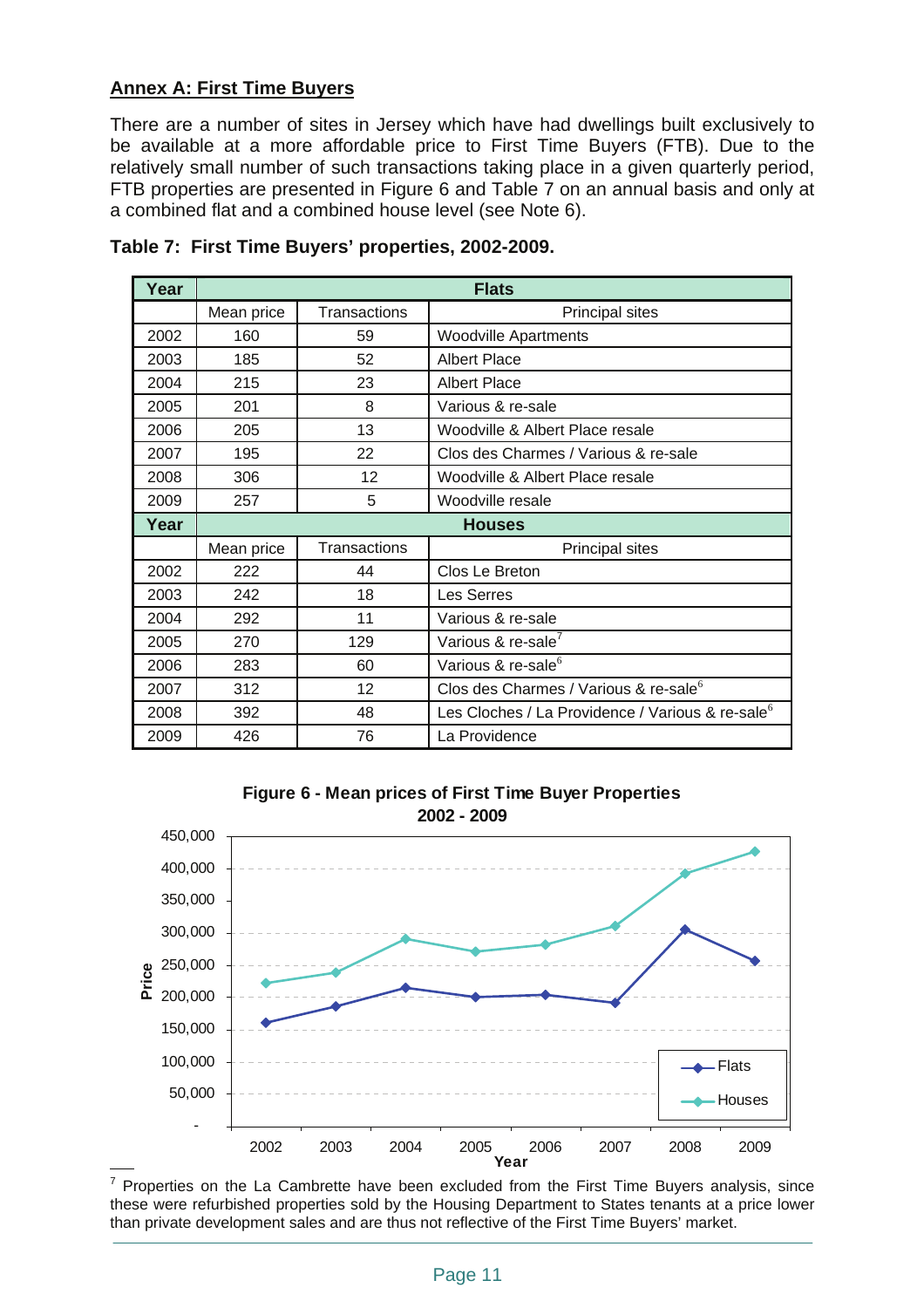The fluctuations apparent in the annual mean price of FTB properties seen for both types of property may be ascribed to two factors: firstly, there is a relatively small number of transactions of such properties taking place each year; secondly, specific FTB sites vary somewhat in designated price and since the majority of each site is made available to purchase at a similar time, the annual figures reflect which site has come onto the market in a given year. For example, flats in Woodville Apartments in 2002 were available at a lower price, generally, than those in Albert Place in 2003 and 2004.

From 2004 to 2007 the average price of FTB flats remained relatively stable at around £200,000 whereas the average price surpassed £300,000 in 2008. However, this was largely due a small proportion of 1-bedroom FTB flats being sold in 2008 in comparison to previous years. There was a particularly low number of FTB flat transactions in 2009, which saw an average price of £257,000. In contrast, FTB houses saw a relatively high number of transactions in 2009, whilst the average price of FTB houses surpassed £400,000.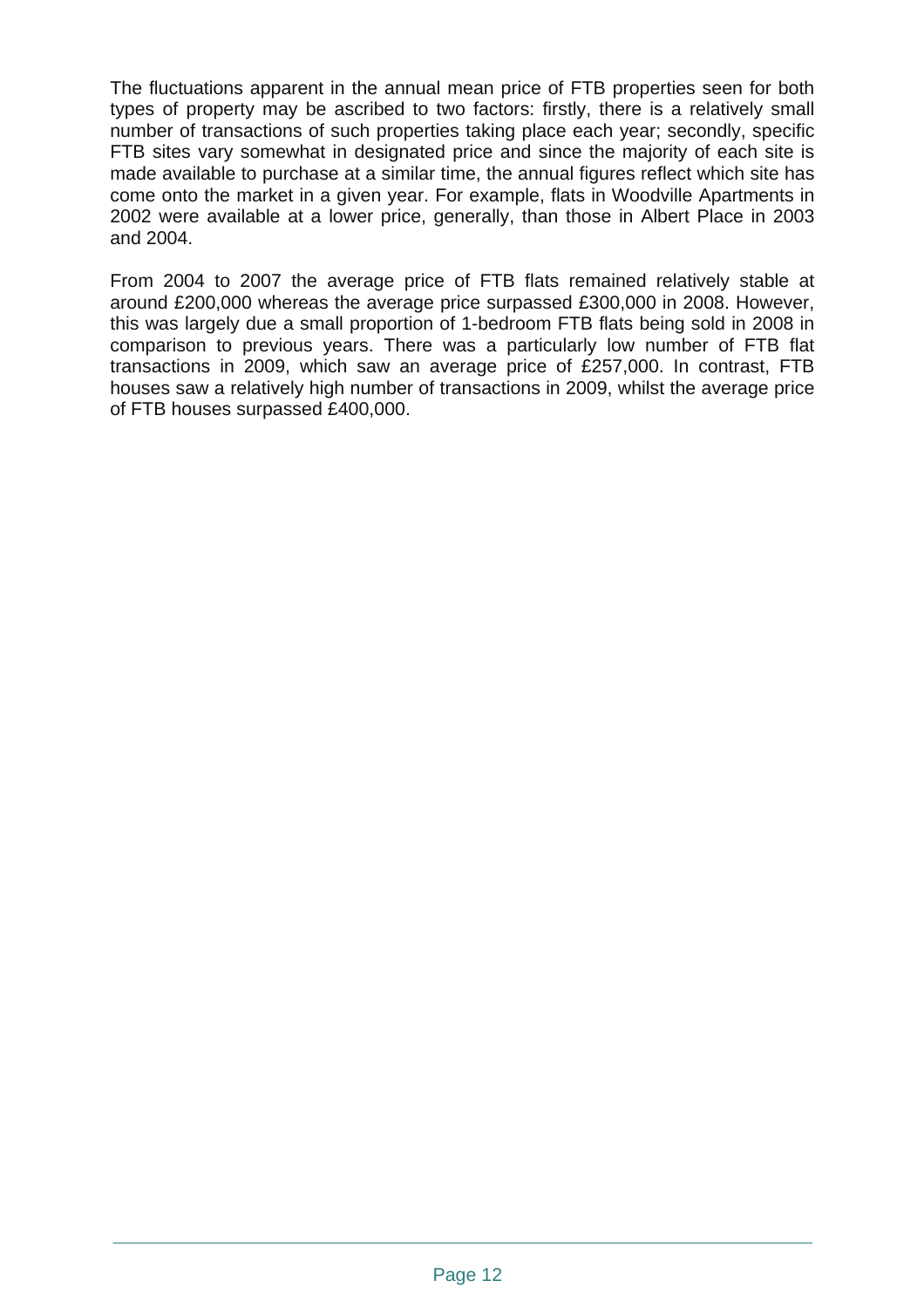# **Notes**

- 1. The principal data source for the Jersey House Price Index is the Jersey Property Bulletin, supplemented by information on type and size of property provided by the States of Jersey Population Office.
- 2. Excluded properties:

Derelict buildings, commercial properties with associated residential units, apparent intra-family transactions, retirement community developments and properties designated by the States of Jersey solely for purchase by first-time buyers are excluded from the final data set from which the average prices and the Index are determined. Furthermore, due to the small numbers of properties and high variability of prices, the following categories of dwelling are also excluded: bedsits; 3 or more bedroom flats; 1- and 5 or more bedroom houses; and multi-dwelling properties. New dwellings, other than those removed by the above exclusion criteria, are implicitly included in the final data set.

3. Share transfers:

Sales occurring via share transfer are not processed through the Royal Court and hence do not appear in the Jersey Property Bulletin. Share transfer transactions are estimated to have constituted about three-fifths of all sales of flats since Q1 2002, with the proportion varying between half and two-thirds at the quarterly level as new developments come onto the market.

Although the transaction prices of properties purchased by share transfer are currently not included in the compilation of the Jersey House Price Index, the level and change in price of this element of the market are governed by economic forces in the same way as the purchase of comparable properties which proceed via the Royal Court. Therefore, the coverage of flat purchases recorded through the latter process, and used in this analysis, provides a robust indicator of the state of the overall market for flats in Jersey.

If share transfers are included at the weight of three-fifths of all sales of flats, the percentage change of the overall mix-adjusted index in Q1 2010 compared to calendar year 2009 (-5%) is the same as the change for this period presented in this report (-5%).

The Land Transaction Tax, which came into effect on  $1<sup>st</sup>$  January 2010, has enabled the transaction prices of properties purchased by share transfer to be recorded. It is anticipated that these property transactions will be incorporated in the compilation of the Jersey House Price Index in future quarters, once sufficient data is available.

4. The average price of dwellings is calculated by weighting together the average price for each of the following five categories: 1- and 2-bedroom flats; 2-, 3- and 4-bedroom houses ("houses" includes houses and bungalows). The resulting mix-adjusted average dwelling price (see Note 5) is converted into the Jersey House Price Index (based to 100 for calendar year 2002).

The margin of uncertainty on any quarter's average price is  $\pm$  £10,000; that on the difference between the average prices for any two quarters is  $\pm$  £14,000. The margin of uncertainty on any quarter's index is less than  $\pm$  3 percentage points.